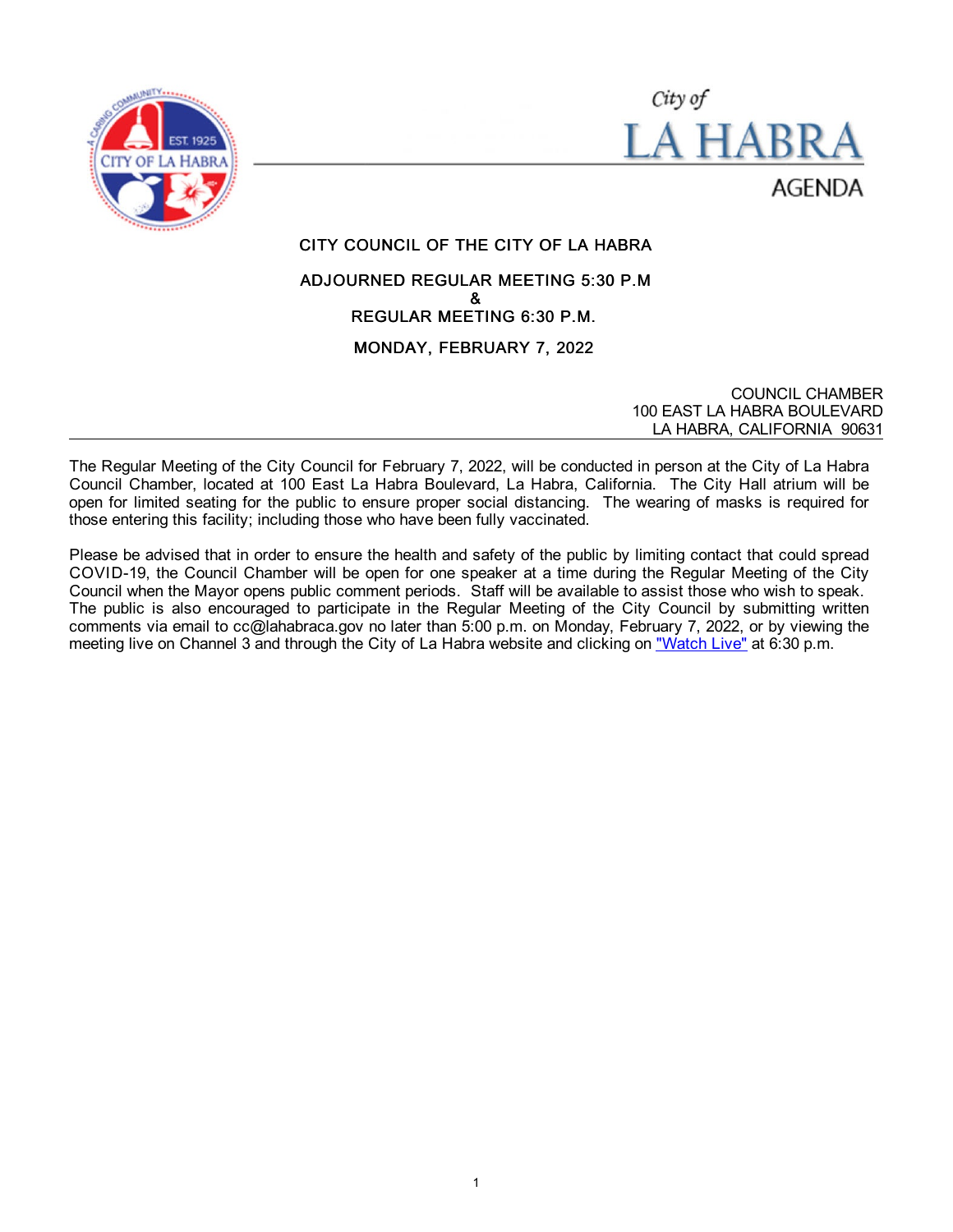# ADJOURNED REGULAR MEETING: Canceled

### REGULAR MEETING 6:30 P.M.:

CALL TO ORDER: CALL TO ORDER:

INVOCATION: City Attorney Jones

PLEDGE OF ALLEGIANCE: Mayor Medrano

ROLL CALL: Mayor Medrano Mayor Pro Tem Gomez (telephonically) Councilmember Espinoza

Councilmember Simonian

# CLOSED SESSION ANNOUNCEMENT:

# PROCLAMATIONS/PRESENTATIONS:

1. PROCLAIM FEBRUARY 7 - 11, 2022 AS NATIONAL SCHOOL COUNSELING WEEK IN THE CITY OF LA HABRA

PUBLIC COMMENTS: When addressing the La Habra City Council, please complete a Speaker's Card before leaving the Council Chamber.

General Public Comments shall be received at the beginning of the governing body meeting and limited to three (3) minutes per individual, with a total time limit of 30 minutes for all public comments, unless otherwise modified by the Mayor or Chair. Speaking time may not be granted and/or loaned to another individual for purposes of extending available speaking time, and comments must be kept brief, non-repetitive, and professional in nature.

The general Public Comment portion of the meeting allows the public to address any item of City business not appearing on the scheduled agenda. Per Government Code Section 54954.3(a), such comments shall not be responded to by the governing body during the meeting.

# CONSENT CALENDAR:

All matters on Consent Calendar are considered to be routine and will be enacted by one motion unless a Councilmember, City staff member, or member of the audience requests separate action or removal of an item. Removed items will be considered following the Consent Calendar portion of this agenda. Public comment shall be limited to three (3) minutes per individual, with a total time limit of 30 minutes per item that has been removed for separate discussion, unless otherwise modified by the Mayor. Speaking time may not be granted and/or loaned to another individual for purposes of extending available speaking time, and comments must be kept brief, non-repetitive, and professional in nature.

- 1. PROCEDURAL WAIVER: Waive reading in full of resolutions and ordinances and approval and adoption of same by reading title only.
- 2. APPROVE CITY COUNCIL OF THE CITY OF LA HABRA MEETING MINUTES

That the City Council approve City Council of the City of La Habra Meeting Minutes of:

- December 6, 2021
- December 20, 2021
- January 10, 2022
- January 18, 2022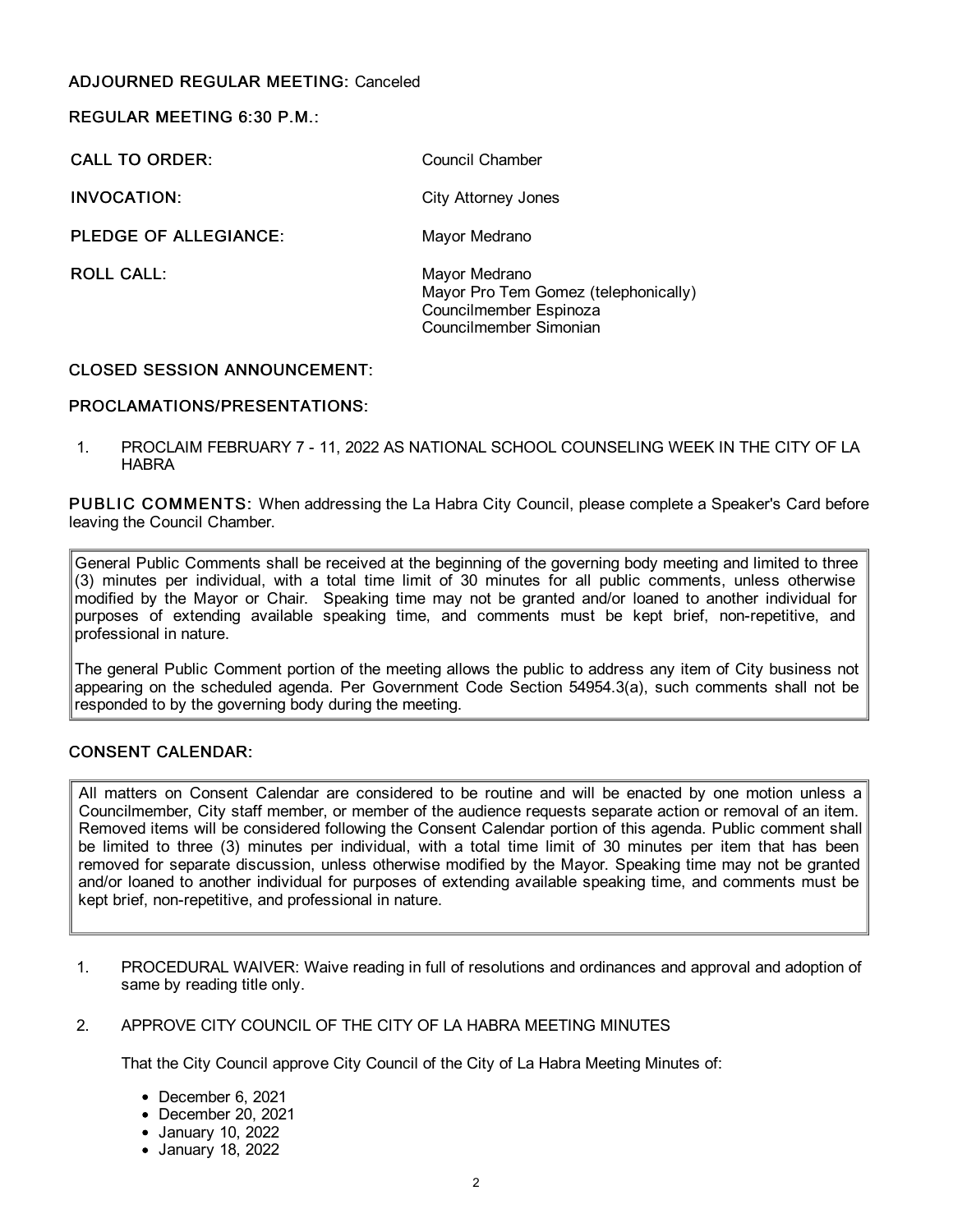### 3. RECEIVE AND FILE PLANNING COMMISSION OF THE CITY OF LA HABRA MEETING MINUTES

That the City Council receive and file the Planning Commission of the City of La Habra Meeting Minutes of:

- October 25, 2021
- November 8, 2021
- December 13, 2021

#### 4. APPROVE DENIAL OF LIABILITY CLAIM OF PEDRO FAVELA

That the City Council deny the claim of Pedro Favela in order to set a definite six-month Statute of Limitations date.

5. APPROVE DENIAL OF LIABILITY CLAIM OF JOSE GONZALEZ

That the City Council deny the claim of Mr. Jose Gonzalez in order to set a definite six-month Statute of Limitations date.

6. APPROVE DENIAL OF LIABILITY CLAIM OF KWANG KIM

That the City Council deny the claim of Kwang Kim in oder to set a definite six-month Statute of Limitations date.

7. APPROVE DENIAL OF LIABILITY CLAIM FOR ALEJANDRO AND PATRICIA TINOCO

That the City Council deny the claim of Alejandro and Patricia Tinoco in order to set a definite six-month Statute of Limitations date.

8. APPROVE THE REAFFIRMATION OF THE LOCAL EMERGENCY DECLARATION DUE TO THE COVID-19 PANDEMIC

That the City Council: A. Receive this report; and

B. APPROVE AND ADOPT RESOLUTION NO. ENTITLED: A RESOLUTION OF THE CITY COUNCIL OF THE CITY OF LA HABRA, CALIFORNIA, REAFFIRMING RESOLUTION NO. 5934 WHICH RATIFIED THE DIRECTOR OF EMERGENCY SERVICES' DECLARATION OF THE EXISTENCE OF A LOCAL EMERGENCY.

9. APPROVE TO ADOPT A RESOLUTION REAFFIRMING THE REQUIRED FINDINGS TO CONTINUE TO ALLOW REMOTE CITY COUNCIL MEETINGS AS REQUIRED BY AB 361

That the City Council A. Receive this report; and

B. APPROVE AND ADOPT RESOLUTION NO. ENTITLED: A RESOLUTION OF THE CITY COUNCIL OF THE CITY OF LA HABRA, CALIFORNIA, MAKING THE LEGALLY REQUIRED FINDINGS TO CONTINUE TO AUTHORIZE THE CONDUCT OF REMOTE "TELEPHONIC" MEETINGS DURING THE STATE OF EMERGENCY.

10. WARRANTS: APPROVE NOS. 00132927 THROUGH 00133197 TOTALING \$2,497,860.76; AND APPROVE WIRE TRANSFER DATED 01/25/22, TOTALING \$750,000.00

Approve Nos. 00132927 through 00133197 totaling \$2,497,860.76; and approve Wire Transfer dated January 25, 2022, totaling \$750,000.00.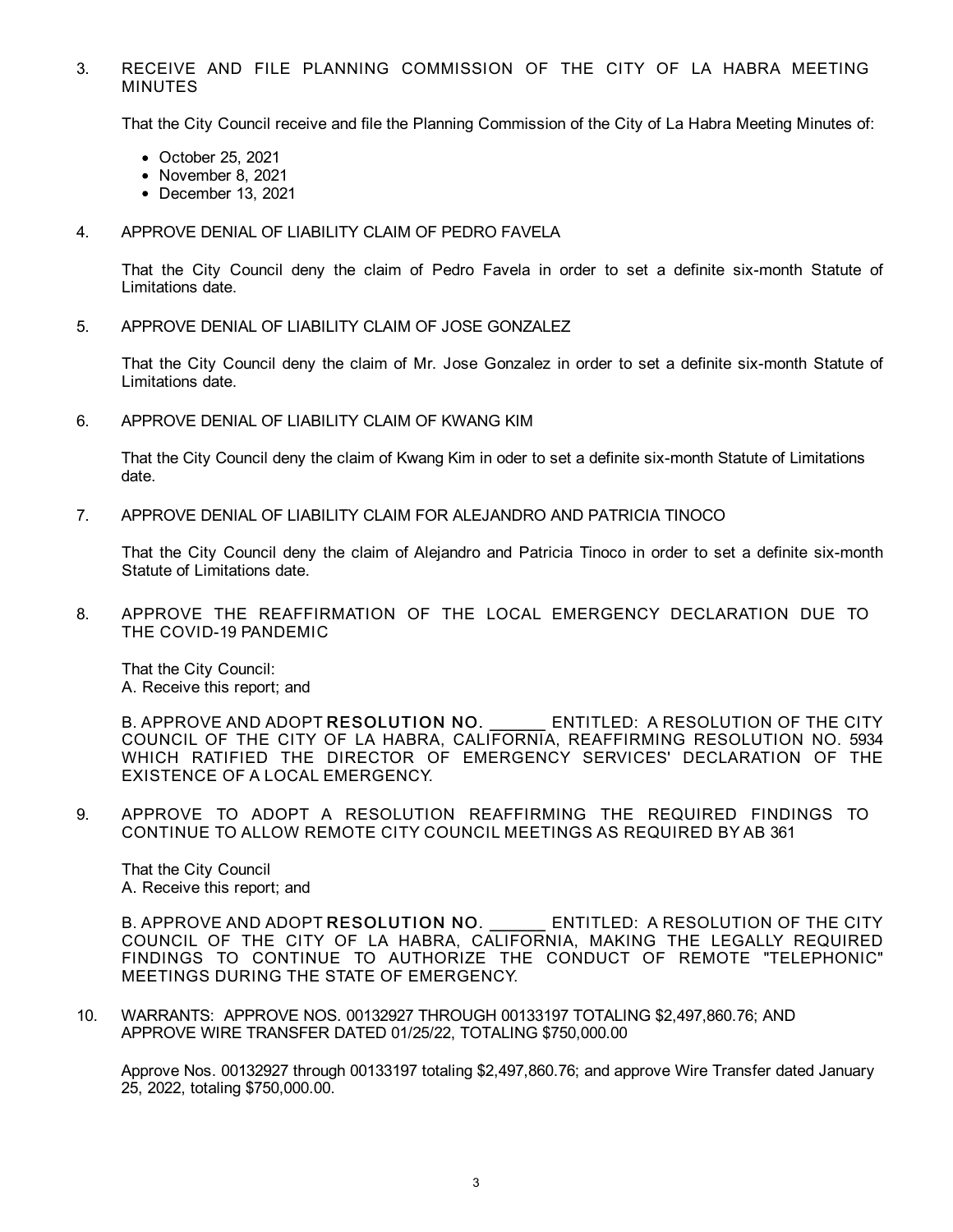## CONSENT CALENDAR ITEMS REMOVED FOR SEPARATE DISCUSSION:

### PUBLIC HEARINGS:

Public comments shall be limited to five (5) minutes per individual, with a total time limit of 60 minutes for all public comments, for each individual Public Hearing item on the agenda, unless otherwise modified by the Mayor or Chair. Comments must be kept brief, non-repetitive, and professional in nature.

1. DULY NOTICED PUBLIC HEARING TO CONSIDER ADOPTION OF A RESOLUTION AMENDING THE MASTER SCHEDULE OF FEES PERTAINING TO REFUSE COLLECTION FEES

That the City Council:

A. Conduct a public hearing on a resolution amending the Master Schedule of Fees pertaining to refuse collection fees; and,

B. APPROVE AND ADOPT RESOLUTION NO. \_\_\_\_\_\_\_\_ ENTITLED: A RESOLUTION OF THE CITY COUNCIL OF THE CITY OF LA HABRA, CALIFORNIA, AMENDING THE MASTER SCHEDULE OF FEES PERTAINING TO REGULATED REFUSE COLLECTION FEES CHARGED BY CR&R TO ITS CUSTOMERS.

### CONSIDERATION ITEMS:

Any member of the audience may request to address the La Habra City Council on any Consideration Item, prior to the La Habra City Council taking a final vote on the item. Public comment shall be limited to three (3) minutes per individual, with a total time limit of 30 minutes per Consideration Item, unless otherwise modified by the Mayor or Chair. Speaking time may not be granted and/or loaned to another individual for purposes of extending available speaking time, and comments must be kept brief, non-repetitive, and professional in nature.

1. APPROVE AMENDMENT NO. 2 TO THE FRANCHISE AGREEMENT FOR INTEGRATED SOLID WASTE MANAGEMENT SERVICES WITH CR&R, INCORPORATED FOR RESIDENTIAL, COMMERCIAL, AND INDUSTRIAL SOLID WASTE COLLECTION

That the City Council approve and authorize the City Manager to execute Amendment No. 2 to the Franchise Agreement For Integrated Solid Waste Management Services with CR&R, Incorporated for residential, commercial, and industrial solid waste collection.

### MAYOR'S COMMUNITY CALENDAR:

#### COMMENTS FROM STAFF:

#### COMMENTS FROM COUNCILMEMBERS:

ADJ OURNMENT: Adjourned to Tuesday, February 22, 2022, at 5:30 p.m. in the City Council Closed Session Room 112c, 100 East La Habra Boulevard, followed by the Regular Meeting at 6:30 p.m. in the City Council Chamber.